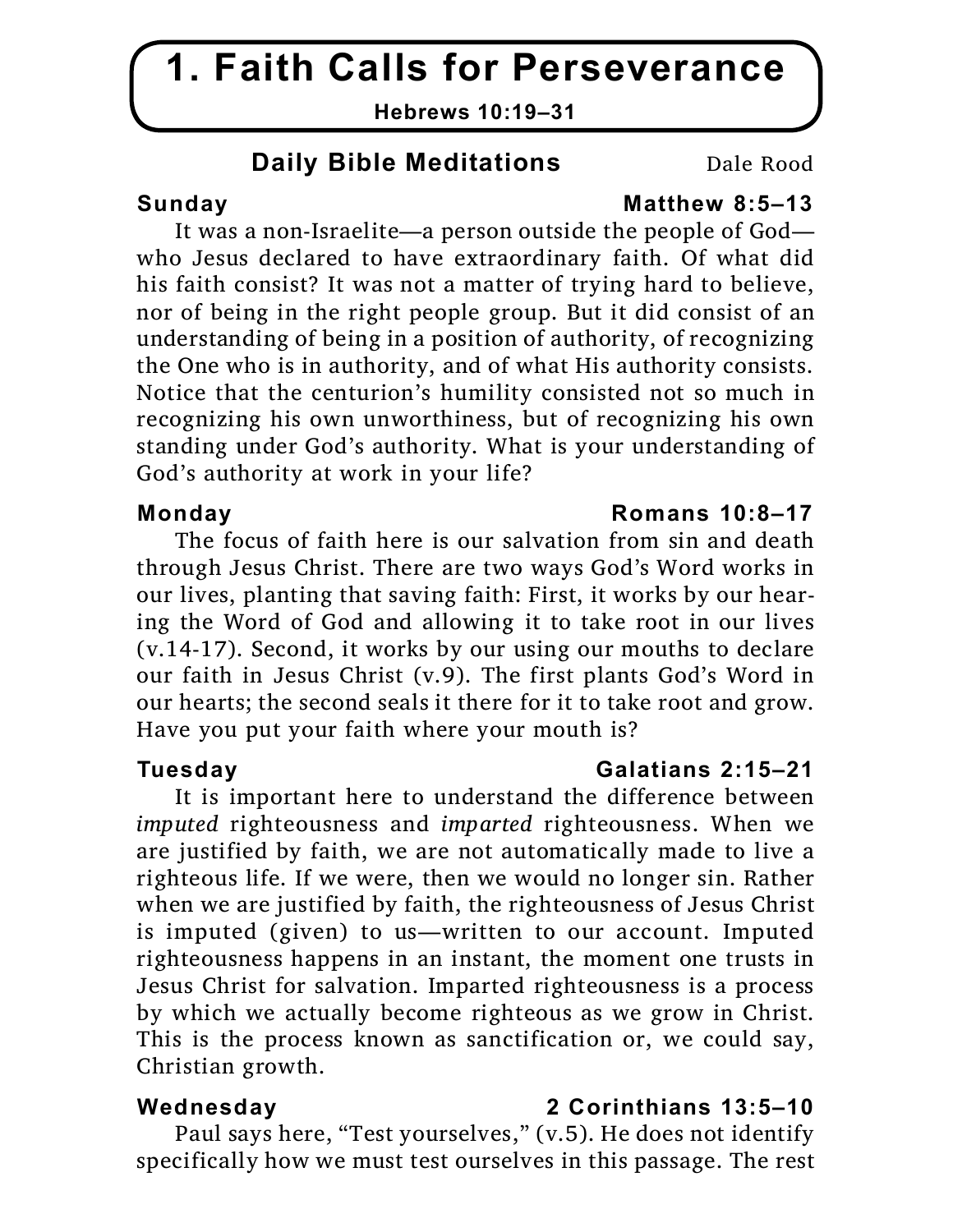of the books of First and Second Corinthians outline the concerns that must be tested and can be summed up in this: it is not the one who can flaunt the most spectacular gifts that is saved, but rather the one who demonstrates the power of God in the fruit of the Spirit. Notice 1 Corinthians 13 in particular. The key point that faith examination seeks is whether "Jesus Christ is in you" (v.5). How would you identify Christ Jesus in your life?

One of the key aspects of faith is learning to rest in the Lord and allow His power to work through us. Peace, joy, and love are matters that are not produced by our own effort, but rather are produced by allowing the Holy Spirit to pour them out into our hearts by faith (v.5). This is the point where faith settles down for the long run. It is neither the excitement of something new nor the anticipation of something spectacular. It is, rather, steadiness in the Lord that demonstrates to others that He is working in and through our lives. How would others see faith operating in your life?

### **Friday 1 Thessalonians 1:2–10**

Consider the marks given here of a dynamic faith within the believers at Thessalonica: 1) full conviction coming from the Word of God together with the demonstration of the power of God in the Holy Spirit (v.5), 2) willingness to learn from and imitate mature Christians they had come to trust (v.6), 3) joy in the Holy Spirit (v.6), 4) their new Christian life was abundantly evident to others (v.7-9), and 5) radically changed lives (v.9-10). What evidence for faith do you see in those around you? What about in your own life?

### **Sabbath Hebrews 10:19–31**

Here are two possible responses of faith. The first, in verses 19-25, is the confident living out of faith. It is characterized by good understanding of what happens when we receive the gift of salvation by faith, and by living boldly in that new dimension. A key to this bold living is the regular connecting with other believers to draw strength from each other. The second response, in verses 26-31, is presumption. It is characterized by presuming upon the grace of God to save us even though we keep on sinning like we did before we were saved. The result here can only be a terrifying encounter with a just God.

### **Thursday Romans 5:1–5**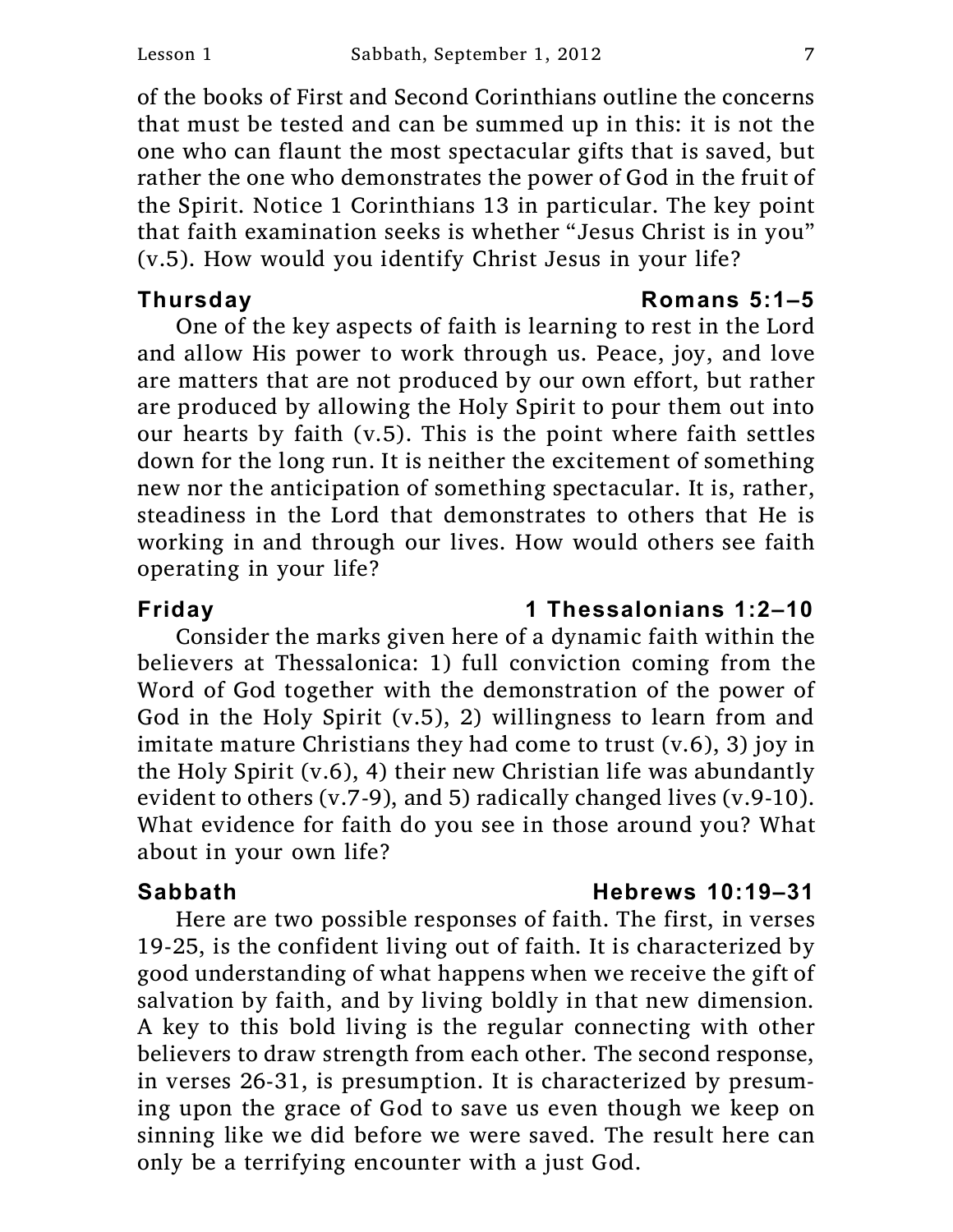|              |                   | Faith Calls for Perseverance |
|--------------|-------------------|------------------------------|
| <b>Study</b> | <b>Background</b> | <b>Devotional</b>            |
| Hebrews      | <b>Hebrews</b>    | Romans                       |
| $10:19-31$   | $10:19 - 31$      | $5:1 - 5$                    |
|              |                   |                              |

## **Key Verse**

Let us hold fast the confession of our hope without wavering, for He who promised is faithful (Hebrews 10:23).

## **Heart of the Lesson**

People wonder about, may even envy, others who feel secure about their spiritual lives. What security is available? The writer of Hebrews told us that our sins can be forgiven because of the blood of Jesus and that we can experience the presence of God in a new and life-giving way through faith.

## **Questions for Studying the Text**

- 1. Upon what is our confidence (v.19) in being able to access God based (look to earlier parts of Hebrews for answers)? What is the significance of the opening to us of "the veil" (v.20)? What roles of the priesthood (v.21) does Jesus now fulfill for us?
- 2. Take a closer look at the three exhortations given in verses 19-25 (marked by the words "let us"). To whom are we to "draw near" and how can we accomplish this? How can we "hold fast the confession"? In what ways can we "stimulate one another to love and good deeds"? What evidences can you see in your own life that you have heeded these exhortations?
- 3. What is meant by "sinning deliberately" (v.26)? Is there a way to sin that is not deliberate? Is this verse saying that believers who have chosen to sin cannot be forgiven? What are the alternatives to understanding this verse?
- 4. What three signs of apostasy are listed in verse 29? How are we to understand this warning? Does "by which he was sanctified" indicate this is addressed to those who have made a genuine commitment of faith? Is there any other way to understand this phrase? Is it possible for a true believer to fall away? How will you respond this warning?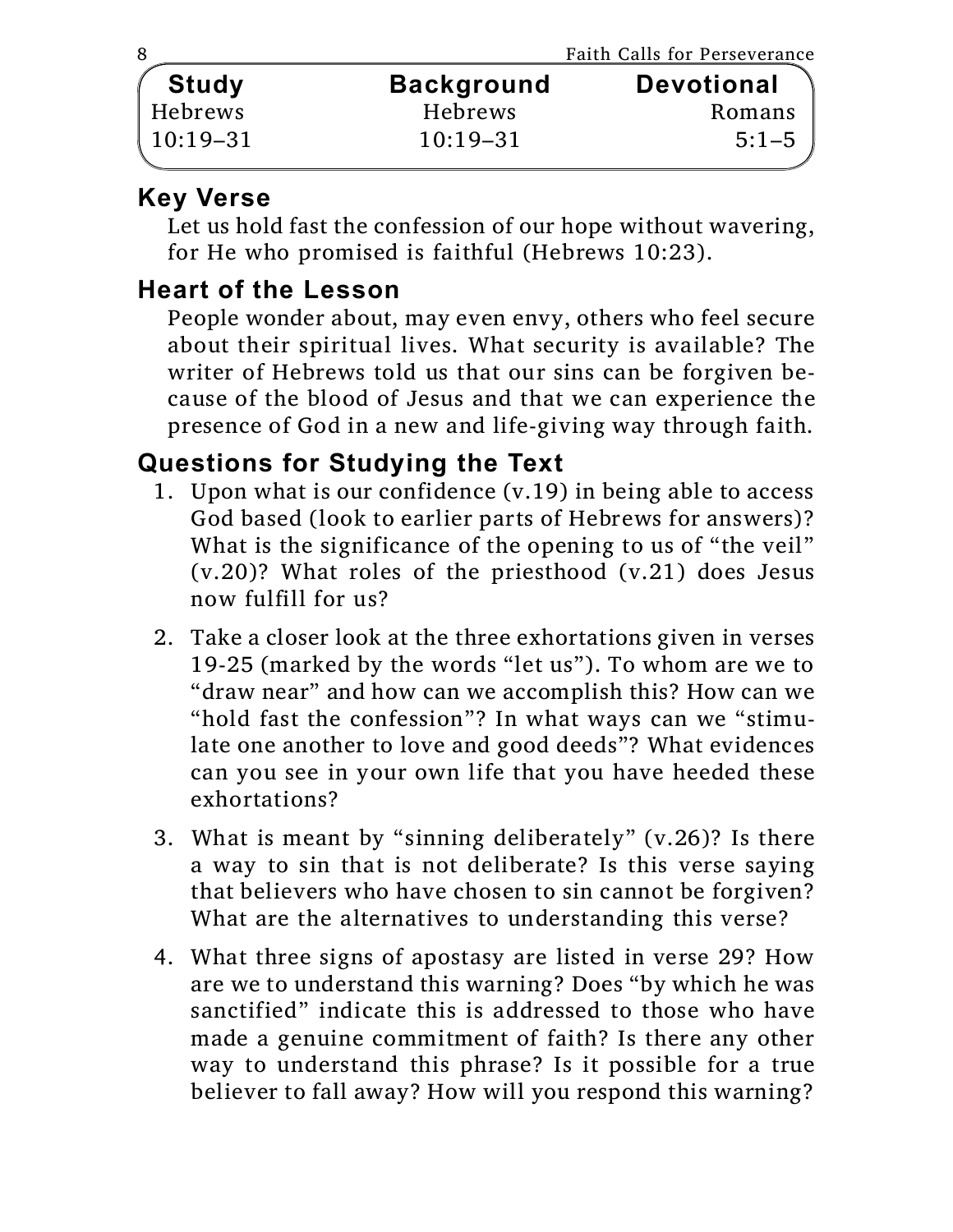Have you ever been in a place where you have absolutely no right to be? (No, I am not talking about being in your older brother's or sister's room when you were little!) I was once confronted by an irate railroad official in the cab of a historic diesel locomotive at the head end of a parked excursion train. He quite rightly wanted to know what I thought I was doing there. A man with an official-looking name badge had invited me, but he apparently had no authority to do so! The cab of an operating passenger train is sacrosanct and inviolable. Trespass there and you could be arrested. Thankfully I was not!

The "Most Holy Place" in the Jewish Temple was the most truly sacrosanct place that ever existed. The Ark of the Covenant stood there, representing the immediate presence of God. Only the High Priest could enter this place, and only once a year. Even then, he could not enter without sprinkling the blood of animal sacrifices—to cleanse from sin—himself, Israel and the Most Holy Place itself. The people drew near outside in solemn assembly,

but not *very* near. They remained separated from God's presence, because the blood of animal sacrifices offered only a temporary, ceremonial cleansing from sins. It could not take away sins (Hebrews  $10:3-4$ ).

That changed for believers when Christ came. Hebrews 5:1-10:18 speaks of Christ entering the Most Holy Place as a greater High Priest, offering the blood of a better sacrifice, and inaugurating a better covenant with God. This temple imagery is used to teach that Christ's sacrifice of Himself on the Cross accomplished what the animal sacrifices could not. It has taken away our sins as the cause of separation between us and God. Therefore, "we have confidence to enter the Most Holy Place" (Hebrews 10:19, NIV). This is an awesome truth! (See Dave Browning's praise song, "Take Me In" ©1987 Dayspring Music, LLC.)

In Hebrews 10:19-25, we are called to live out what this means to us. First, we have confidence (or "authorization") to enter the presence of God by Christ's sacrifice (v.19- 20). Second, we have Christ as our High Priest (v.21). The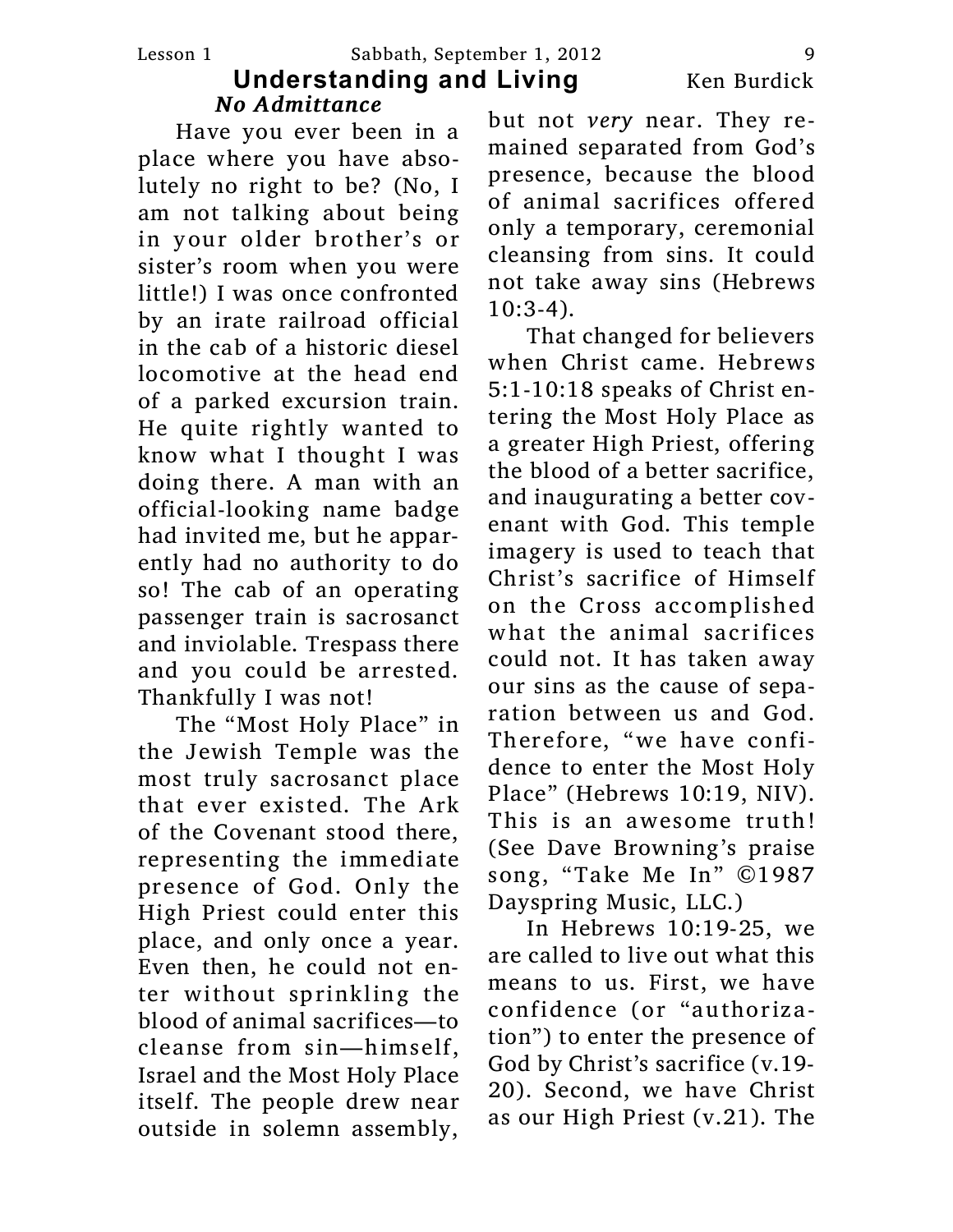word "since" comes before each of these and gives the basis for the three "let us" clauses that follow. They urge us to be continually doing three things in our Christian lives.

### *Draw Near to God*

Do you live in a way that is close to God? "I would have to be a really saintly and holy person to do that," you say. No. You would just have to keep drawing near to God. In God's sight, believers are already cleansed and made pure by Christ's sacrifice (Hebrews 10:22b). We need only two things to draw near to God: a heart that is sincere and loyal to Him and the faith to trust fully in the way Jesus has made for us into His presence (Hebrews 10:22a, 20). So let us draw near to God continually and in every way. What good is it to be a Christian and not draw near to God!?

### *Hold Fast the Confession of our Hope*

We should hold fast to both our hope (objective truth of the Gospel) and our confession of it (our readiness to speak about it). In the original language of Hebrews 10:23, the "hold fast" is in the present tense to show this is something to keep on doing. Doing it "without wavering" does not mean making ourselves a nuisance to others by blundering on in unwanted testimonies. It means not letting anything unsettle us in our hope in what God has promised through Christ (Hebrews 10:23) and in our talking about this to others.

### *Consider how to stir up one another to love and good works*

The above heading is from the English Standard Version of Hebrews 10:24. If we were more dedicated to stirring up people in the church in the right way, that would eliminate our doing so because of jealousy, bitterness, or wounded pride. Ask yourself which way you, personally, tend to choose. This is the third "let us" in our passage and is the third call to action based on a foundational grace of God. We are called to live out the graces of faith, hope, and (now) love.

### *Persevere in the faith*

At Hebrews 10:25, perseverance becomes the major focus of the rest of the book. We can persevere in love (v.24) with a little help from our friends (v.25), so we should not give up meeting together in the church. That will also help us persevere in the faith as "the Day" draws